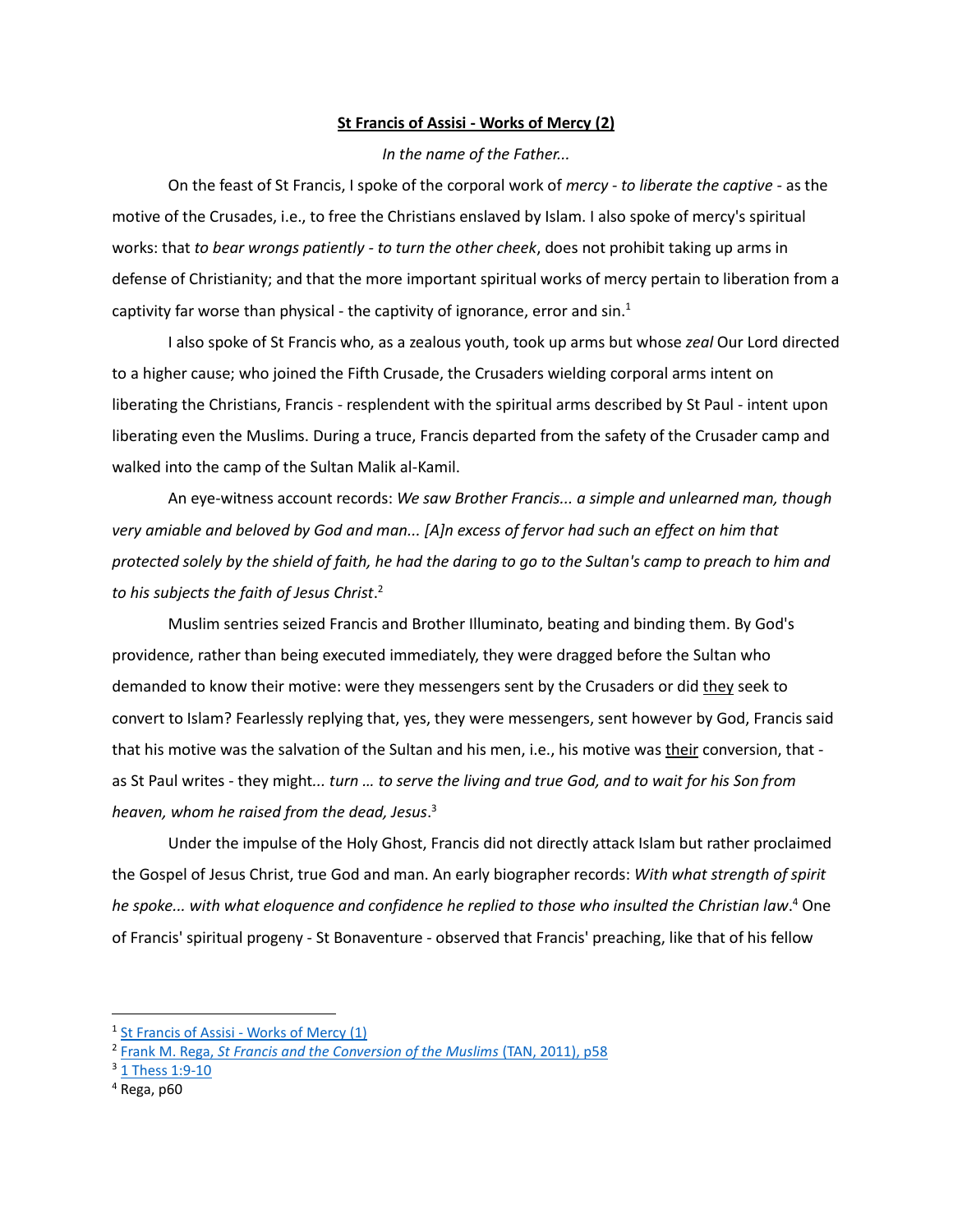deacon St Stephen before the Sanhedrin,<sup>5</sup> reflected the Gospel promise: *I will give to you a mouth and a wisdom which all your adversaries shall not be able to resist*. 6

In stark contrast to the sentries who seized Francis, the Sultan listened intently, entranced by Francis' courage, enthusiasm and steadfastness. Our biographer observes: *While it might seem unusual that a Muslim potentate should be so attracted to Christianity, one has to consider the merits and person of this bearer of the Gospel message… Francis was one of the most charismatic and remarkable saints in the history of the Church*. 7

The Sultan demonstrated familiarity with the Christian scriptures by quoting Our Lord's teaching on not resisting evil but turning the other cheek.<sup>8</sup> Why, he asked, in light of this teaching, were the Crusaders invading Muslim lands?

Quoting Our Lord, that... *If your right eye causes you to sin, tear it out and throw it away ... and if your right hand causes you to sin, cut it off and throw it away,*<sup>9</sup> Francis surprised the Sultan with his unique interpretation: *Here he wanted to teach us that every man, however dear and close he is to us, and even if he is as precious to us as the apple of our eye, must be repulsed, pulled out, expelled if he seeks to turn us aside from the faith and the love of our God. That is why it is just that the Christians invade the land you inhabit, for you blaspheme the name of Christ and alienate everyone you can from his worship. But if you were to recognize, confess and adore the Creator and Redeemer, Christians would love you as themselves*. 10

The Sultan in fact had condemned Islam for invading Christian lands, acknowledging an evil which he thought the Christians should bear with. Francis' answer demonstrated that far from opposing the Crusade, he saw it as a justified attempt to retake the Holy Land. Indeed, experts on the fifth Crusade observe: *Francis of Assisi went... on a mission of peace. There can be no question about this. We should not, however, try to make of him a pacifist or to label him as a critic of the Crusade... Francis accepted the Crusade both as legitimate and ordained by God, and he was quite obviously not opposed to the use of violence when it came to the struggle between the Christians and the Muslims*. 11

Francis offered to demonstrate the truth of Christianity and the falsity of Islam. The Sultan

- 6 [Lk 21:16,](https://www.biblegateway.com/passage/?search=Luke+21&version=RSVCE) c.f.[, Acts 6:10](https://www.biblegateway.com/passage/?search=Acts+6&version=RSVCE)
- $<sup>7</sup>$  Rega, p61</sup>
- <sup>8</sup> [Mt 5:39,](https://www.biblegateway.com/passage/?search=Matthew+5&version=RSVCE) [Lk 6:29](https://www.biblegateway.com/passage/?search=Luke+6&version=RSVCE)
- <sup>9</sup> [Mt 5:29-30](https://www.biblegateway.com/passage/?search=Matthew+5&version=RSVCE)
- $10$  Rega, p69
- $11$  Rega, p70

<sup>&</sup>lt;sup>5</sup> [Acts 6-7](https://www.biblegateway.com/passage/?search=Acts+6&version=ESV)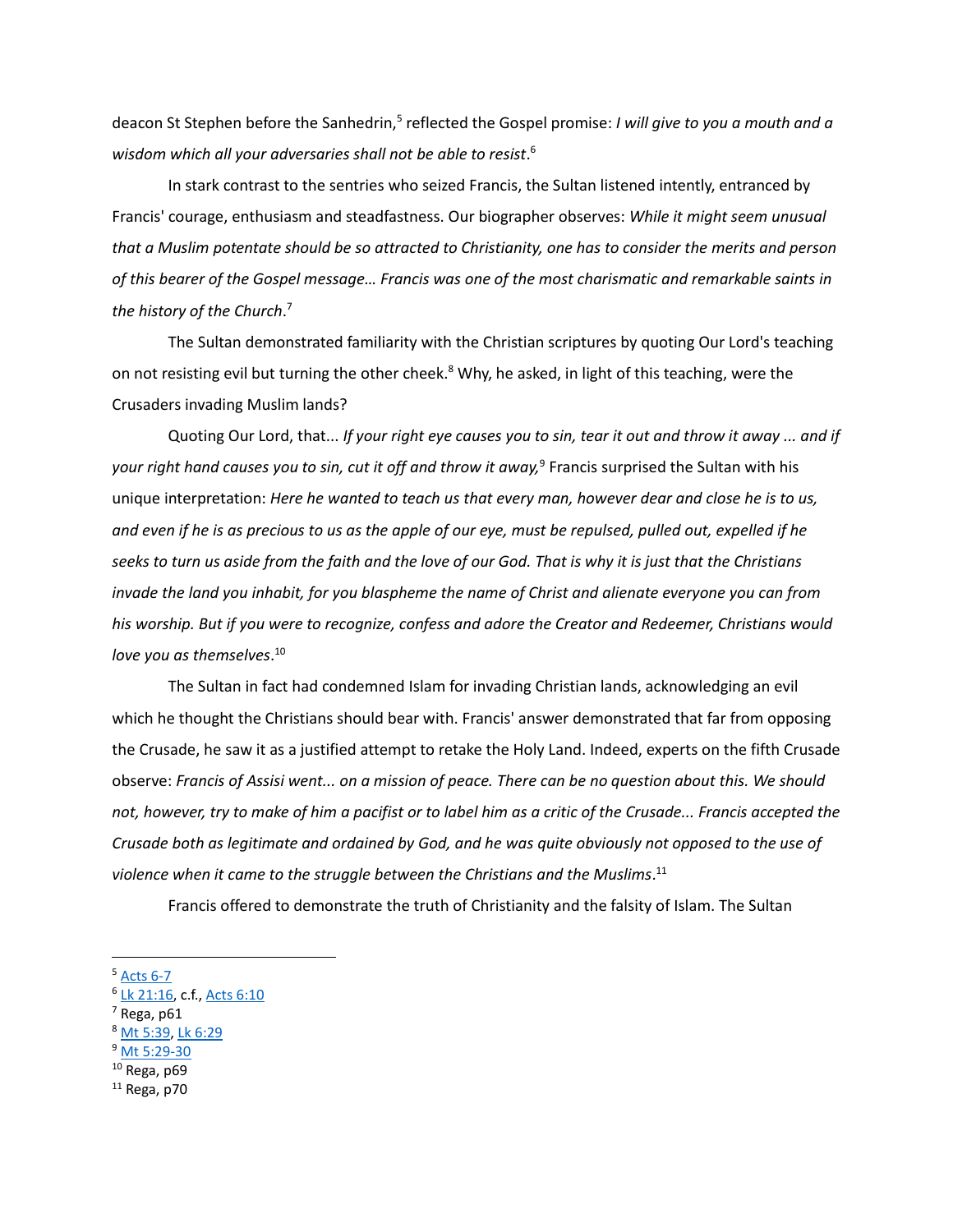summoned his advisers, but they refused to debate, stating only that according to Islamic law Francis and Br. Illuminato should be beheaded. The Sultan refused, saying that this would be unjust compensation for their efforts to save him.

Then, reminiscent of St Paul evangelizing the Thessalonians: *[O]ur gospel came to you not in word only, but also in power and in the Holy Ghost*, <sup>12</sup> Francis offered to prove the truth of the gospel by the ultimate trial: he and the Imams would walk through fire to see who would emerge unharmed. The Sultan declined, reckoning that the Imams would be unwilling to face death for their beliefs. Indeed, St Bonaventure records that the Sultan saw one of his most respected Imams quietly slip away upon hearing Francis' proposal.

Francis then offered to walk through fire alone: if he emerged unhurt then the Sultan and his court must convert to Christianity. Again, the Sultan refused, probably fearing that Francis might - would - emerge unhurt. Perhaps also - like St Paul when convicted by St Stephen's preaching - the Sultan now was starting to kick against the goad. $13$ 

Unwilling to convert at that time, unwilling to *become an example to all the unbelievers*, <sup>14</sup> the Sultan had his own guards escort Francis back to the Christian camp to the amazement of the Crusaders who had presumed him dead. Indeed, the Sultan granted to Francis throughout all his domains both safe passage and the freedom to preach. This was the beginning of the Franciscan mission in the Holy Land.<sup>15</sup>

Francis' experiences in the Middle East prompted him to update the rule of his order,<sup>16</sup> proposing two alternatives for missionary activity. Articulated in a solitary sentence, one was passive: that the friars proclaim the gospel by leading a Christian life without openly preaching Christ. Forming the rest of the chapter, the other was active: the friars were to proclaim the gospel of Jesus Christ so that the Muslims - not presupposed to be a peace-loving people open to dialogue - might be baptized and become Christians. Francis recognized that proclaiming the Gospel to the Muslims was essentially confrontational: he was not opposed to proselytizing. Even during his own lifetime, friars were martyred for the faith by Muslims.

What became of the Sultan? There is evidence that, long after Francis had passed into eternal glory, the Sultan converted to Christianity, Franciscan friars baptizing him on his death bed as Francis had

 $12$  [1 Thess 1:5](https://www.biblegateway.com/passage/?search=1+Thessalonians+1&version=ESV)

<sup>13</sup> [Acts 9:5](https://www.biblegateway.com/passage/?search=Acts+9&version=RSVCE) (DRA)[, 26:14](https://www.biblegateway.com/passage/?search=Acts+26&version=RSVCE)

<sup>14</sup> c.f., [1 Thess 1:7](https://www.biblegateway.com/passage/?search=1+Thessalonians+1&version=ESV)

<sup>&</sup>lt;sup>15</sup> Indeed, for the next six centuries, the only official Christian missionaries in the Holy Land were the Franciscans.  $16$  Although this modified rule was never presented for papal approbation, it is instructive regarding relations with Islam.